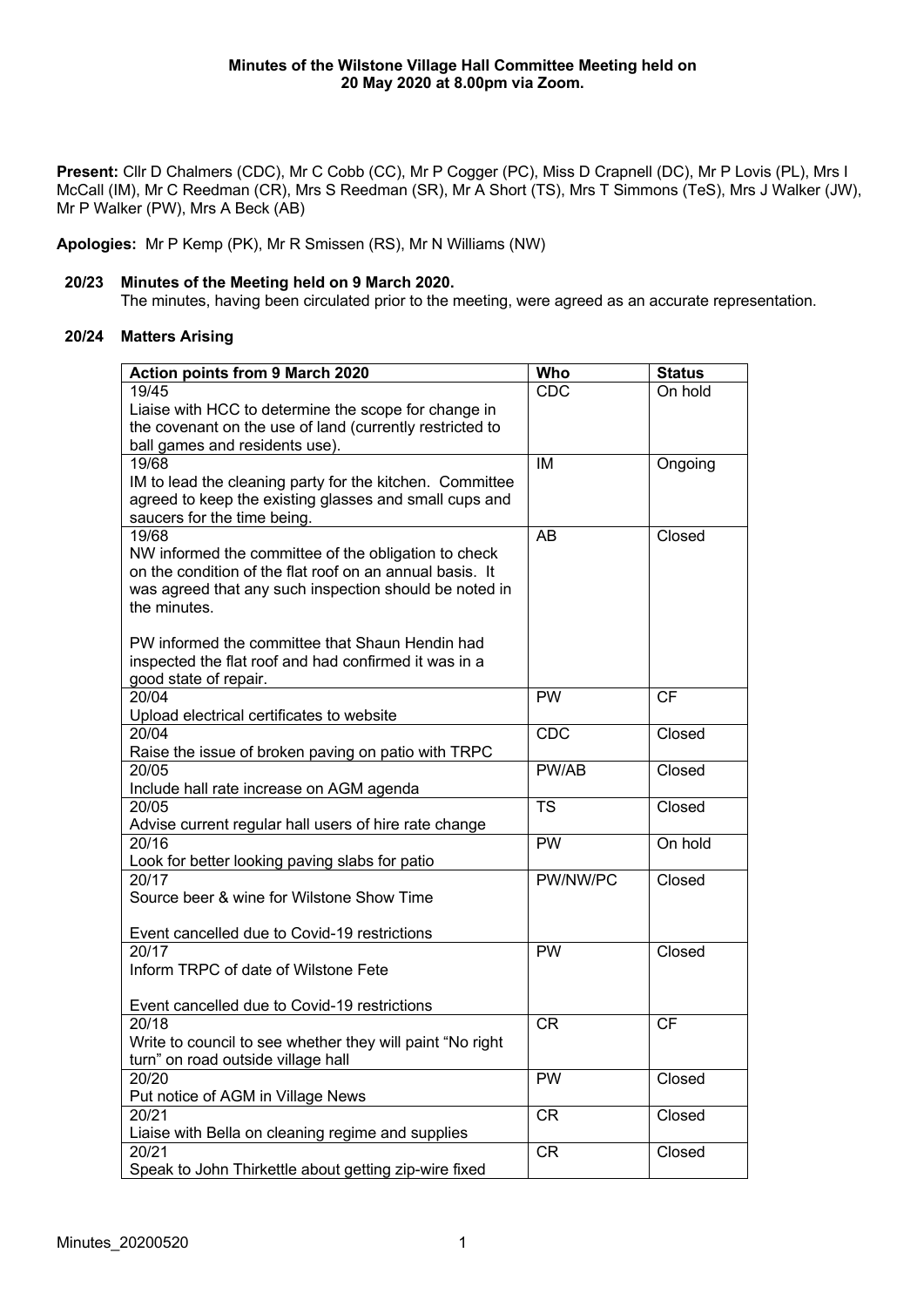#### **20/25 Treasurer's Report**

| <b>Balances</b>          | 31 March 2020 |
|--------------------------|---------------|
| Current                  | £1,077.27     |
| Deposit                  | £20,899.40    |
| Money Market (Bond)      | £0.00         |
| Petty cash               | £852.20       |
| Awaiting paying in       | £0.00         |
|                          | £22,828.87    |
| <b>Outstanding bills</b> | £0.00         |
| Unpaid cheques           | £0.00         |
| <b>Total funds</b>       | £22,828.87    |

PC queried the increase in hall sundries expenses. PW offered to check with NW and report back at the next meeting.

The committee agreed that given the limitations placed on fund raising activities by the Covid-19 restrictions, all expenditure should be kept to a minimum; any expenditure that can be deferred or eliminated should be, up until the restrictions are lifted sufficiently to allow for the generation of a viable income stream.

PW confirmed receipt of a £10,000 grant from Dacorum Borough Council.

#### **20/26 Hall Maintenance**

PW reported that the repairs to the facia had been completed.

The committee agreed to a short-term solution for the patio. PW and CR volunteered to re-lay the five hazardous slabs and grout them with Geofix.

## **20/27 Future Events**

The scheduling of future events will be dependant upon the lifting of Covid-19 restrictions to such a degree as to allow any such event to take place.

## **20/28 Parking**

The committee agreed to suspend investigations into the lifting of the covenant, on the use of the recreational grounds, based on cost. Legal fees of two to three thousand pounds were deemed an unnecessary expense at this time.

#### **20/29 Hall Lettings**

Hall bookings will recommence in line with Government advice. TS raised the question of how to re-open the hall safely for public use. AB to forward the e-mail from Dacorum Community Halls outlining guidance on the safe opening for halls.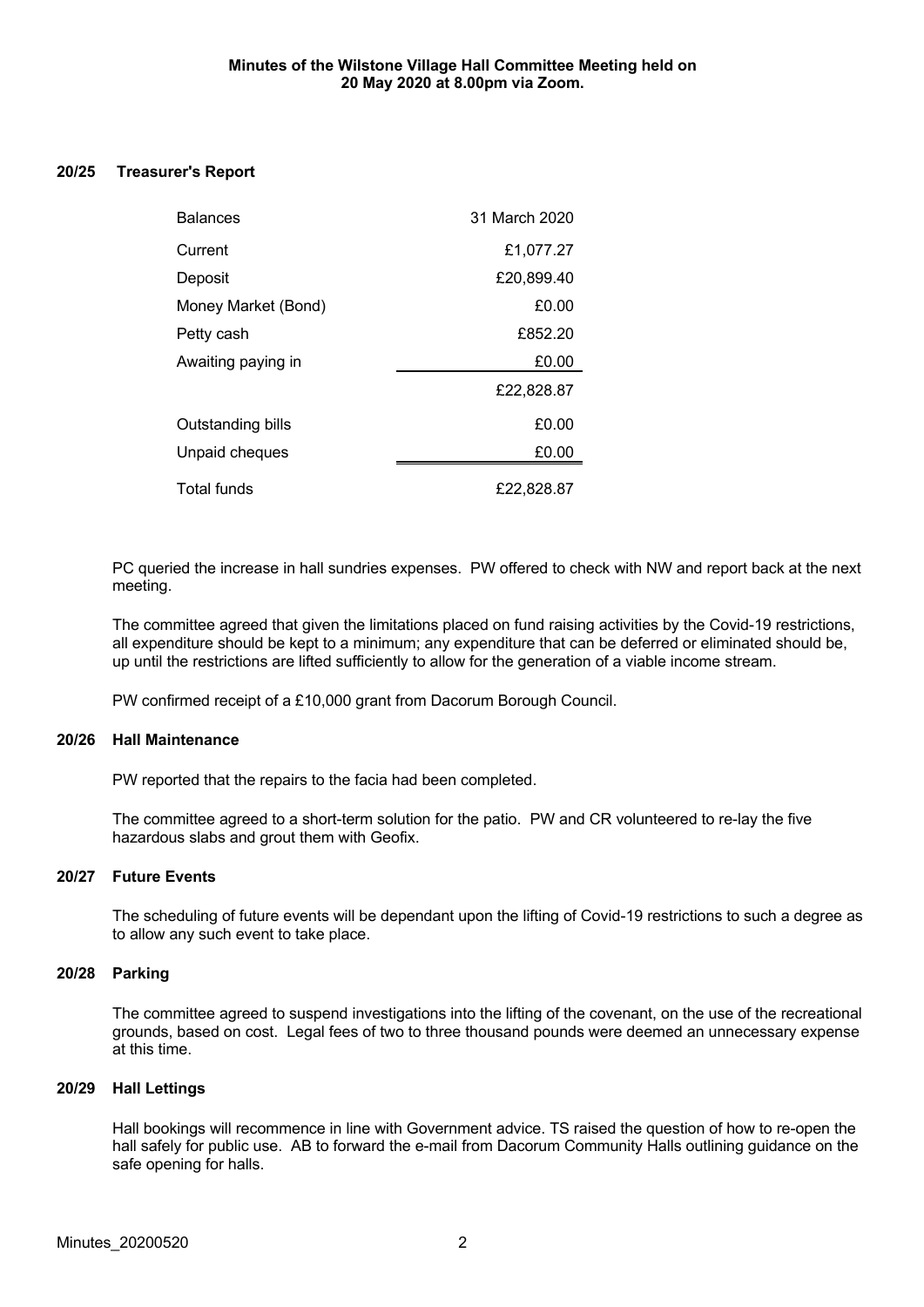#### **Minutes of the Wilstone Village Hall Committee Meeting held on 20 May 2020 at 8.00pm via Zoom.**

## **20/30 Any Other Business**

None

## **20/31 Date of next meeting**

Monday 6 July at 7:30pm. The meeting will take place via zoom, or, should the restrictions have lifted sufficiently, Wilstone Village Hall.